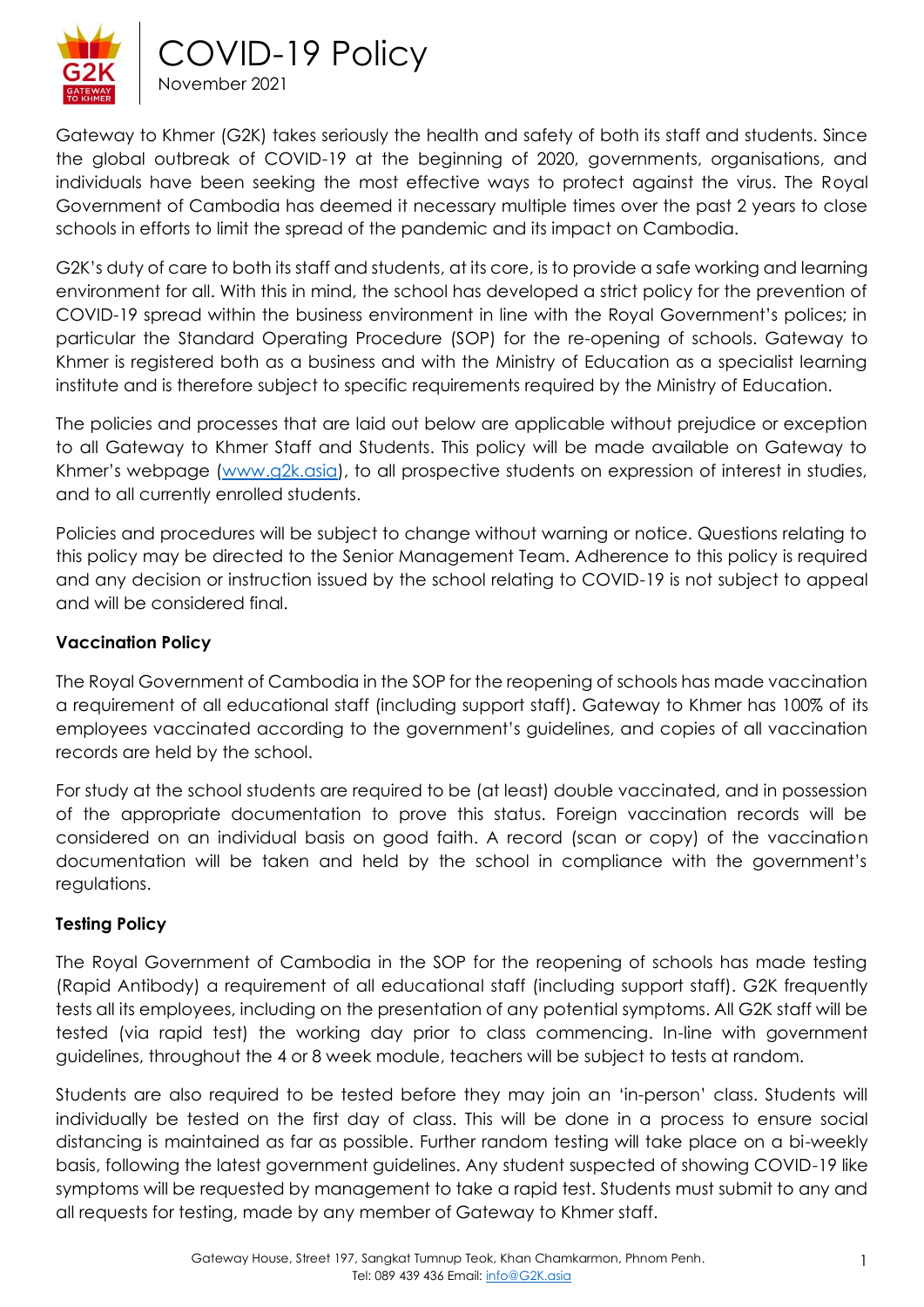

# **Staff Conduct**

# **Face coverings**

All staff will be required to wear a suitable facemask at all times while on the Gateway House property. Surgical/face Masks can be of a style the teacher prefers but must fully cover the nose and mouth at all times. While teaching, teachers will wear both a surgical/face mask and a clear fluids visor. Wearing of a mask may not be possible at times when students are required to see the teachers mouth. During these times a teacher may wear only a visor mask. Observation of group work will require surgical/face mask to be utilised.

## **Social distancing**

Teachers are required to maintain a minimum separation of 1.5 metres from students at all times. If in a classroom setting a teacher must approach a student, all face mask regulations must be followed and hands should be sanitized post interaction. There should be no physical contact with any student at any time.

G2K Staff have a separate, wider COVID-19 policy detailing expected conduct; the above is provided to allow students to know what they should expect from their teachers in a classroom setting.

## **Teacher Tests Positive for COVID**

If a teacher tests positive either via a Rapid test or PCR test, they will inform G2K and the school will apply its staff COVID-19 policy.

The result of a teacher testing positive is for all those with direct contact being required by Government policy to self-isolate for 14 days. This will likely result in the class being converted to an online study format, but the school will contact students to update and advise on the next steps.

### **Student Conduct**

### **Vaccination Records**

Under the SOP for the reopening of schools evidence of vaccination must be provided to the school by students on request. This must be provided before a student may enter the classroom environment. A copy of this will be recorded and held in the school's records for a period of 12 months, for production at the request of any competent authority.

A notation will be made against student records so this will not be required for every study intake. If a student does not continue studying within the 12 month period when the vaccination record was requested, the school may require evidence of vaccination to be resubmitted.

### **Face coverings**

All students are required to wear a suitable facemask at all times while on the Gateway House property.

Surgical/face Masks can be of a style the student prefers but must fully cover the nose and mouth at all times. In class, a teacher may ask a student to lower their mask to view their pronunciation technique. Masks may only be removed on the direct instruction of a teacher, while seated and must be replaced as soon as possible.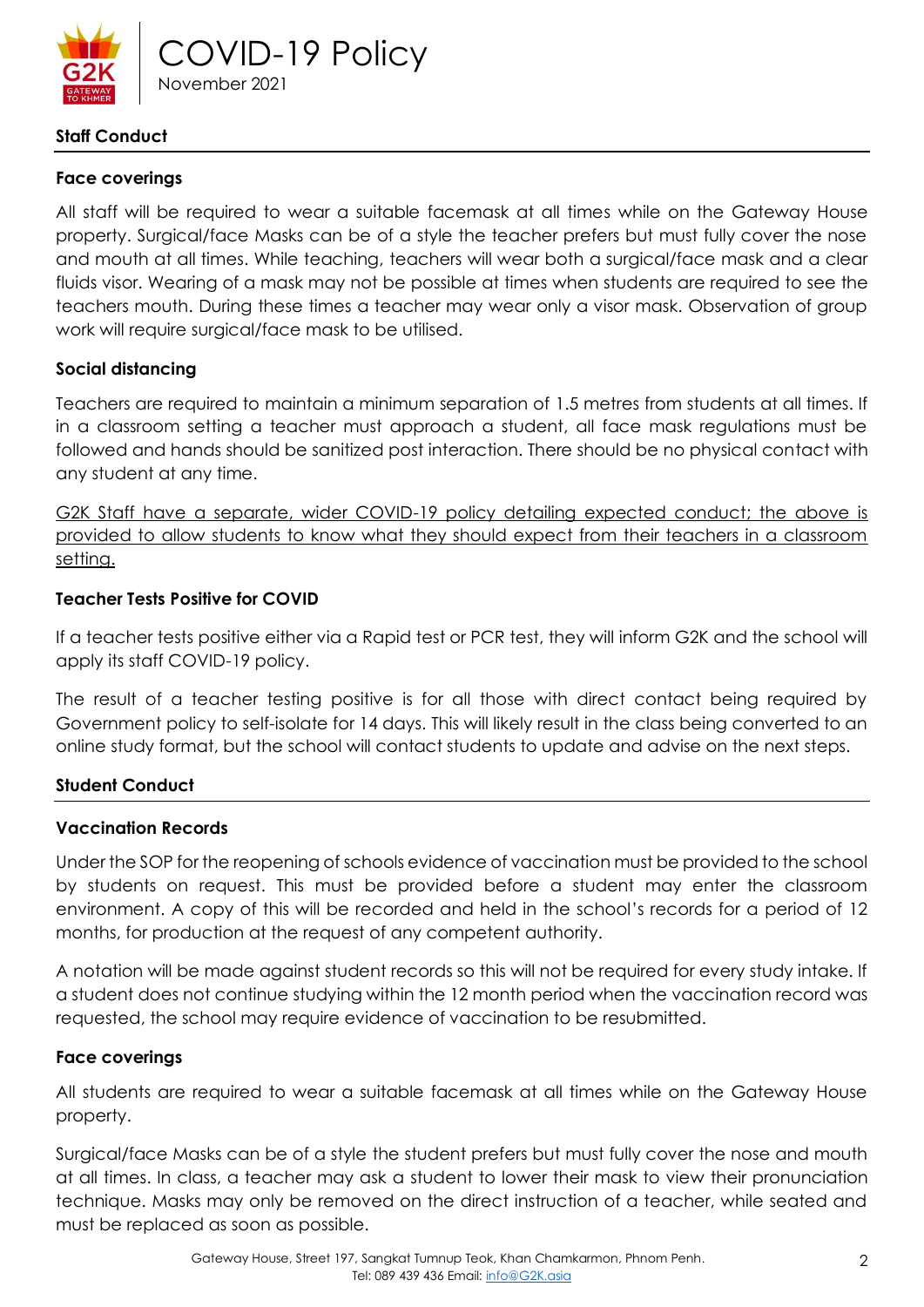

### **Social distancing**

Students are required under the SOP to maintain a minimum separation distance of 1.5 metres at all times. We acknowledge that this can be challenging at times, however the spirit of this requirement should be observed.

G2K's reopening plan is structured around a phased return to 'in-person' classes throughout 2022, to be informed by government policy where appropriate. As more classes attend Gateway House, separation should be maintained between individual classes for the protection of both teachers and students in the event of a positive case.

### **Public areas of the building**

Students will be restricted to the use of the lift unless moving between floors 3 and 4 (bathroom facilities), or in the case of an emergency.

Students may not enter any space on Floor 5 of Gateway House, or any other areas designated as a staff area. This is for the protection of all G2K's staff, to help prevent any widespread outbreak of COVID-19 and any related required shutdown of the school.

Students should not congregate in any area within G2K, and upon conclusion of classes should leave the campus in a timely manner.

### **Outside of class interactions**

Students should not interact with any teacher outside of the classroom environment to ensure effective separation of 'bubbles' (As per the policy statement in the Student Handbook).

Students may interact with support staff on Floor 2, relating to payments and class scheduling. Students should maintain a 1.5 metre separation, and comply with all other prevention requirements such as wearing of masks.

Staff may ask students to take contact reducing actions (e.g. Alcohol spray credit cards, request students to sterilise their hands, etc), and may request that follow-up or subsequent information is relayed through a digital medium.

Any student not complying with a reasonable request, or making any staff member feel at risk may be asked to leave and the situation referred to the senior management team.

### **Displaying symptoms**

Students should **NOT** attend G2K if they or any of their family/direct contacts are displaying any COVID-19 symptoms.

Students are responsible for obtaining and taking a COVID-19 rapid test if required, and following any instructions issued by a competent authority.

### **Testing positive**

If a student tests positive either via Rapid Test or PCR test, they must inform G2K immediately and must not attend any further classes.